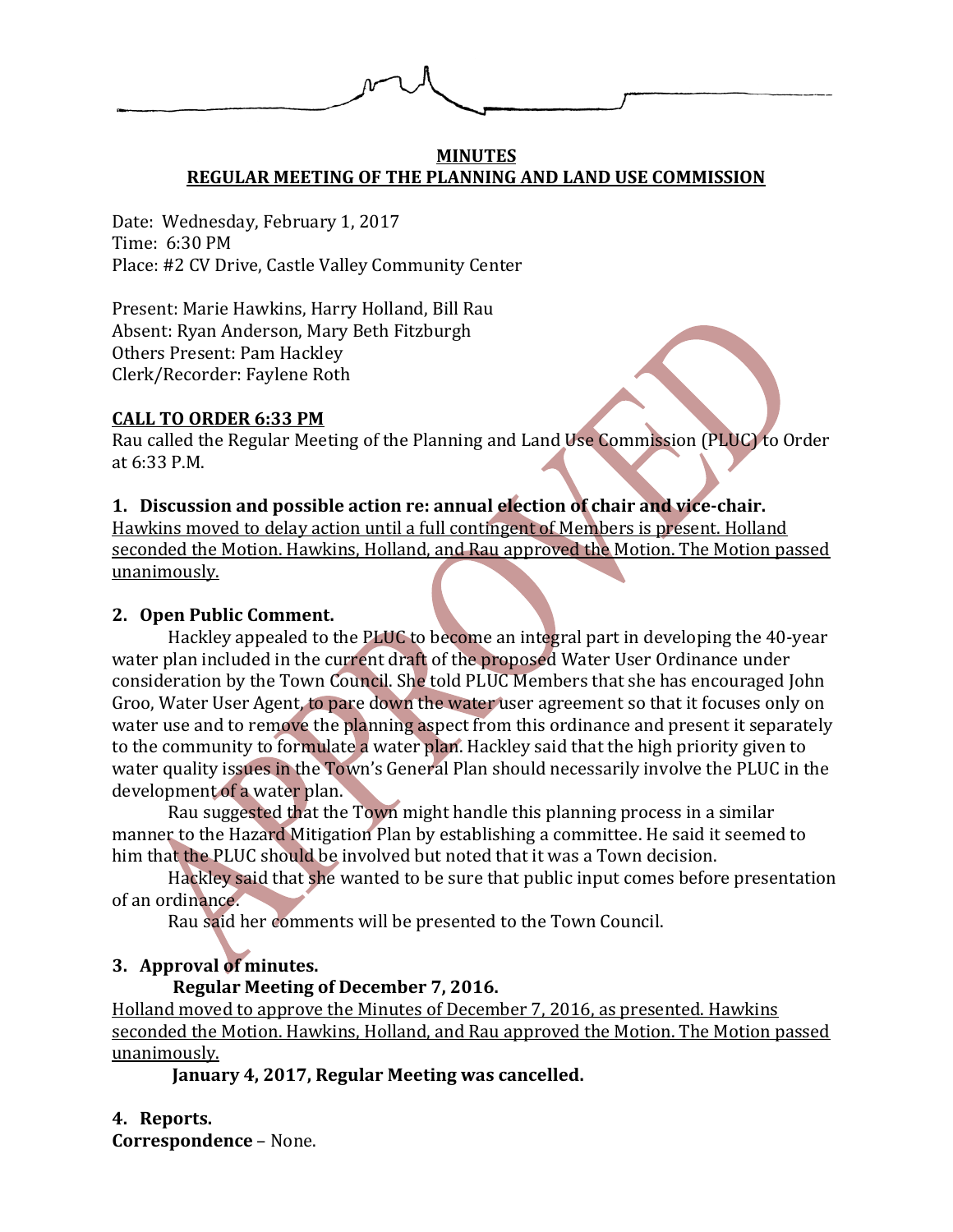

Rau reported that Fitzburgh was not in attendance at this Meeting. He said that he attended the water user agreement portion. He said that a number of people expressed concerns about the draft of the water ordinance, especially its draconian language. He commented on the deliberative process taken by the PLUC to find appropriate language to fit the needs of Castle Valley residents. He noted that Meetings do not get much turnout during discussion which makes Public Hearings important in getting public feedback. He said that approximately 12-15 property owners were in attendance at the Public Hearing held by the Town Council on the proposed Water Ordinance. According to Rau, the Town Council will be redrafting the Ordinance and will hold another Public Hearing. The new draft, he said, will be posted on the Town website.

Hackley added that Groo has posted a five-page response on the website to answer concerns raised at the Town Council Public Hearing.

## **County Resource Management Plan Report** (CRMP) – Rau

Rau reported that he has received no updates regarding the CRMP. Hackley said that she recently received an email from the consulting group for the CRMP asking if she would participate in an interview next week as a former Grand County Planning Commission member during the last County General Plan update. She said that she had forwarded the email to Rau, Roth, and Buck.

Rau said that he has made Grand County Community Development Director Zacharia Levine aware that Castle Valley wants to provide input to the plan and asked Hackley to remind the consultants of this during her interview with them.

Hackley said that there is a link provided in the forwarded email to what the group has done so far. She also said that she has heard they will host an open house next week. **Permit Agent** – Roth.

Roth reported one Certificate of Occupancy review for Lot 47 (Buchanan). **Procedural Matters** - None.

# **NEW BUSINESS**

# **5. Discussion of an outline of issues/questions re: group and/or Town solar energy.**

Rau said that he has been considering for the past year the idea that the Town should take a look at solar on a wider scale than individual home application. He would like to ask the Town to do a formal assessment of solar application in Castle Valley. He identified three aspects for consideration: (1) individual property owners, (2) group solar, (3) community-wide solar array. He also provided an outline of items to consider in a broader sense and asked the following questions of the PLUC.

1) Does community solar sound feasible?

- 2) Do we want to even ask this or would it be waste of time and/or money?
- 3) Does the PLUC want to recommend this to Town Council?
- 4) How to improve this document.

Holland asked what the PLUC's role would be in this process and how it might assist. Rau replied that any land-use issues would come back to the PLUC. He said the Town would likely form a committee if interested in proceeding.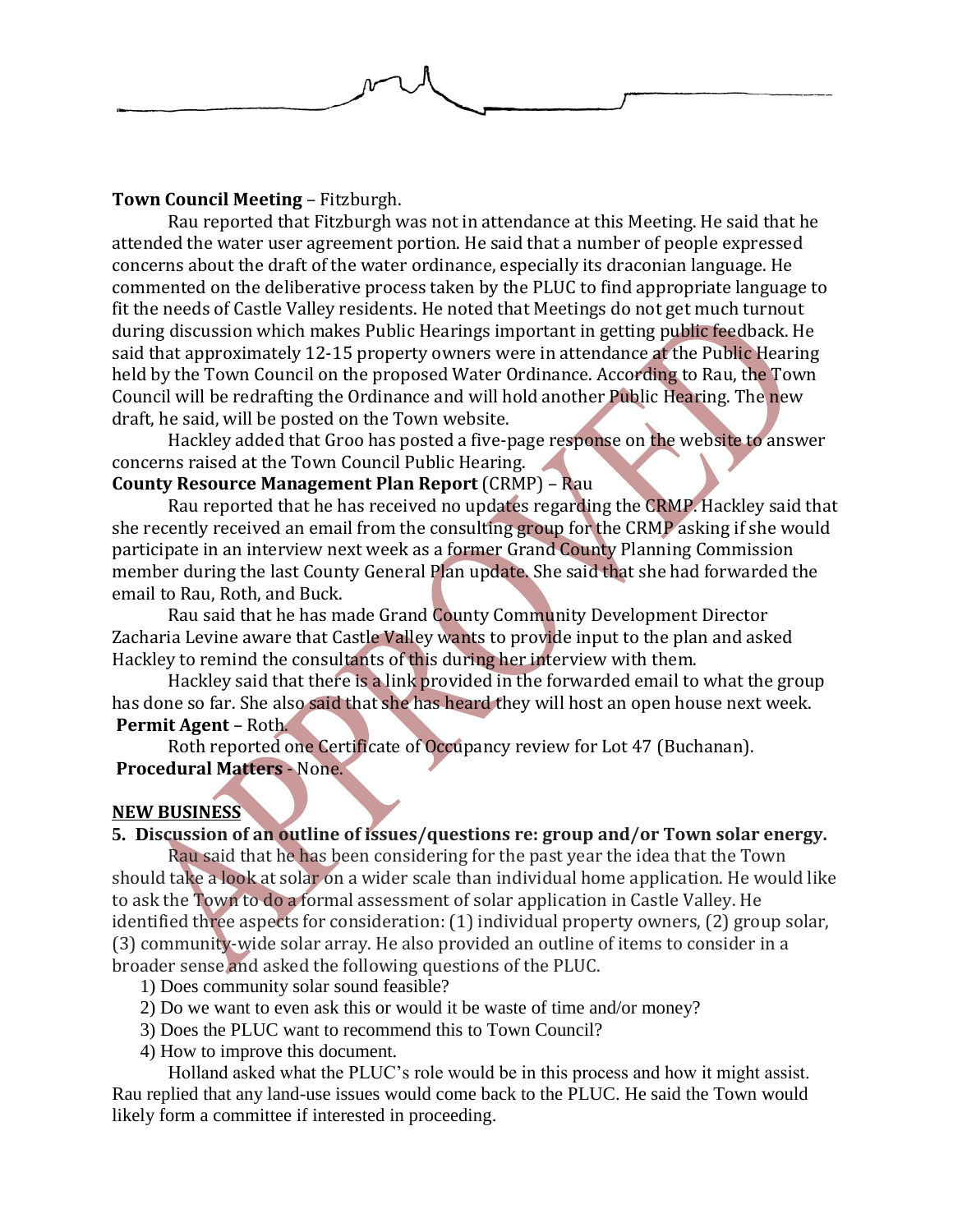

Hawkins commented that anything that would make power cheaper for residents might work in the community; although she noted that the way properties are spread out would make group solar projects difficult.

Holland asked what would be the reason for proposing this. Rau responded that it was unlikely to save money initially, but noted that he does hear of interest and talk within the community regarding sustainability in food, energy, water, etc.

Holland reported that he had attended a Moab City Council Meeting where representatives from Park City [Utah] spoke about projects they were pursuing with Rocky Mountain Power (RMP). He also noted that it was reported that Salt Lake City has a goal of 100% renewable energy use by 2030. He also noted that Park City has a goal to be net-zero carbon and run on 100% renewable electricity for city operations by 2022, and for the whole community by 2032.

Hawkins commented that Moab is more densely populated than Castle Valley and that they have the opportunity to make solar part of new development.

Holland noted that the way solar is now done is to put it back into the grid and it doesn't "come back" to Castle Valley. Hackley, however, did cite new Tesla technology with batteries that hold some promise for sustainable solar or the potential to have both options.

Discussion followed about what role the Town might take in promoting solar: serve as bulk buyer for equipment, form a committee to do preliminary investigation before taking on the expense of a consultant, establish a rural electric cooperative, purchase electrical infrastructure from RMP, follow progress of RMP lobbying with the Utah Public Utility Commission to increase charges to solar users, tie in with efforts within Moab.

Roth suggested that this would be a good issue to include in the next General Plan survey. She observed that some residents within the community do not favor infrastructure projects that would increase their property taxes.

Roth also suggested that small-scale wind power should be included in any study done. Hackley confirmed that her small wind generator has successfully added to their battery storage during this past windy winter. She did report that it can be a little noisy, although the sound of theirs does not, she said, spread beyond their lot.

Further discussion continued regarding the local solar industry. Roth reported that recent solar applications within Castle Valley are being done by contractors outside Grand County. She noted that the local University Extension offers solar tech training but there doesn't seem to be any contractor in Grand County focusing on solar installation where trained techs can work. Hackley reported on solar companies that put solar on your roof which you pay for but don't own. Holland reported on efforts in Boulder, CO, to let property owners borrow against their property tax for conservation and power related projects. However, he noted that lenders Fanny Mae and Freddie Mac would not allow Boulder to do that.

Hackley suggested promotion of solar hot water heaters, but Roth reported that one of the solar installers earlier contacted by the PLUC said that the increasing efficiency of solar panels made it cheaper to cover the cost of water heating by adding extra solar electric capacity.

Rau said that he has learned that grants and low interest loans are available for solar assessments and noted that lots of ground work can be done in advance by a committee to reduce associated costs. He asked for more discussion on this topic when absent PLUC Members are present.

Hawkins move to table Item 5. Holland seconded the Motion. Hawkins, Holland, and Rau approved the Motion. The Motion passed unanimously.